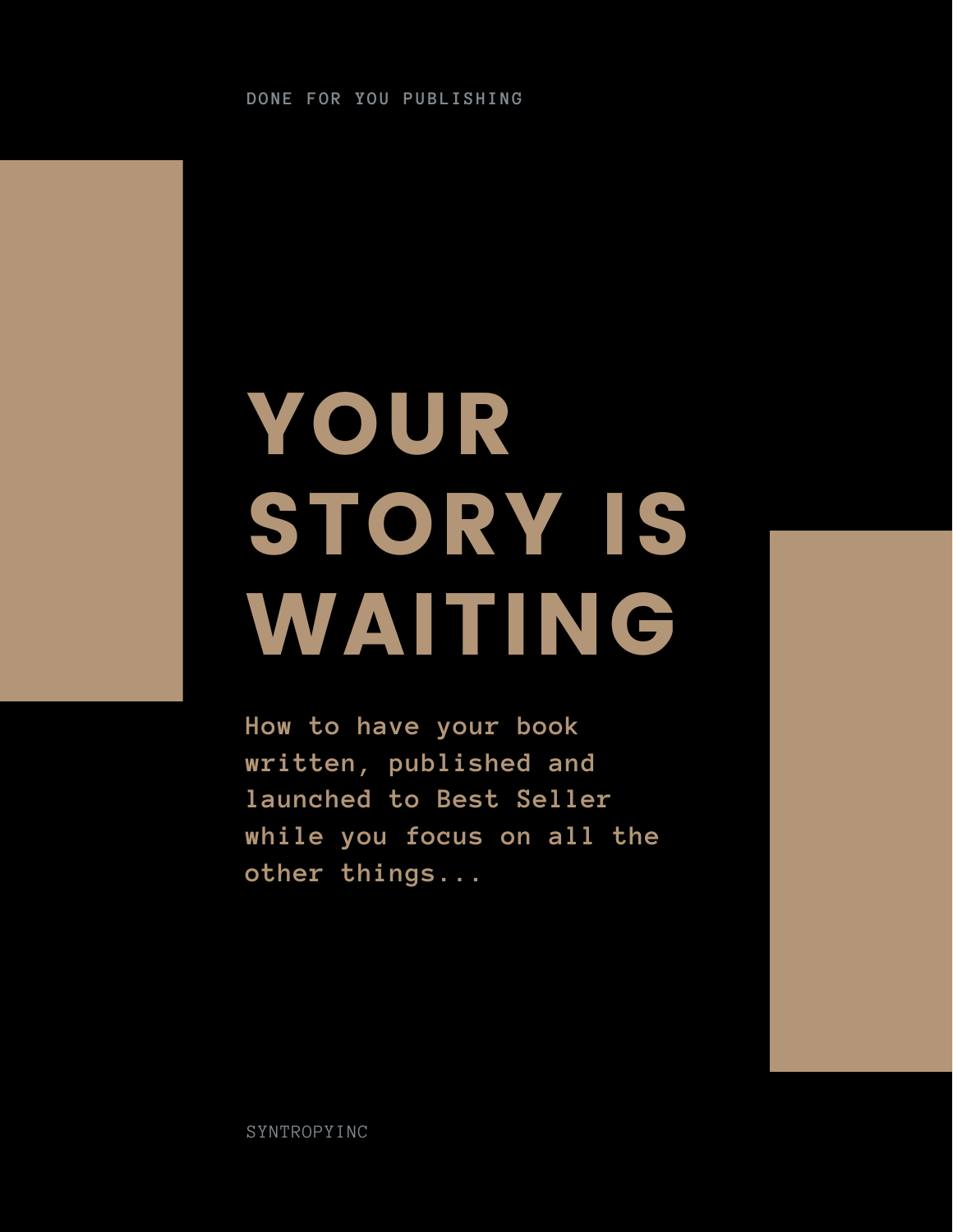## Tier 3 Publishing Package

Guaranteed #1 Best Seller + Media Package Investment // \$25,000

create

3 Phose Process

launch scale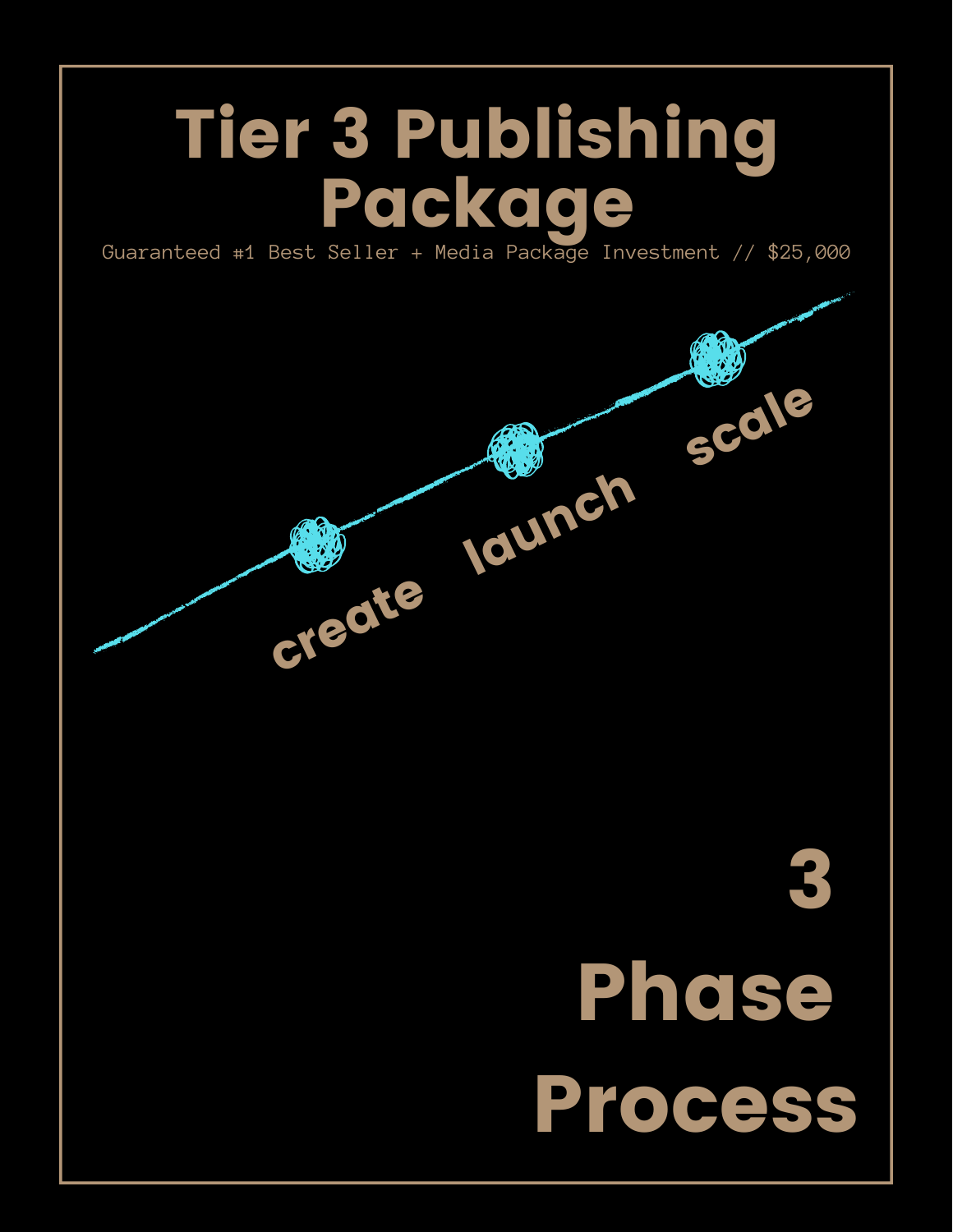#### PHASE 1 / CREATE

Book Ideation and Creation

• First Intake Call with our Business Strategist identifying your vision and end goal for the book. Distilling down book title, subtitle, content outline and target market

- Interview style recorded calls with our ghostwriter
- All recordings fully transcribed then sent for ghostwriting process

• Ghostwriting – creation of the manuscript (two drafts will be sent between you and your ghostwriter)

• Complete final edit and formatting your book for Amazon Kindle Direct Publishing

- Interior book design
- Full grammatical and developmental editing
	- Formatting for digital and paperback versions
- ISBN # to be provided by 5X5 Media
- Cover Design (digital and softcover)

• All applicable links will be placed within the digital copy of your #1 Best Selling book to connect to Landing and/or Sales Page for lead generation

• PDF review of book cover, formatting, proofreading and interior design prior for approval to upload/print

• Upload your book (digital and paperback) onto Amazon KDP Bookshelf

• Twenty Five (25) complimentary printed paperback copies mailed to you

- Print on Demand services provided by Amazon
- Worldwide distribution

• Template coaching to help you get 4- and 5-star reviews from your email/contact lists prior to our launch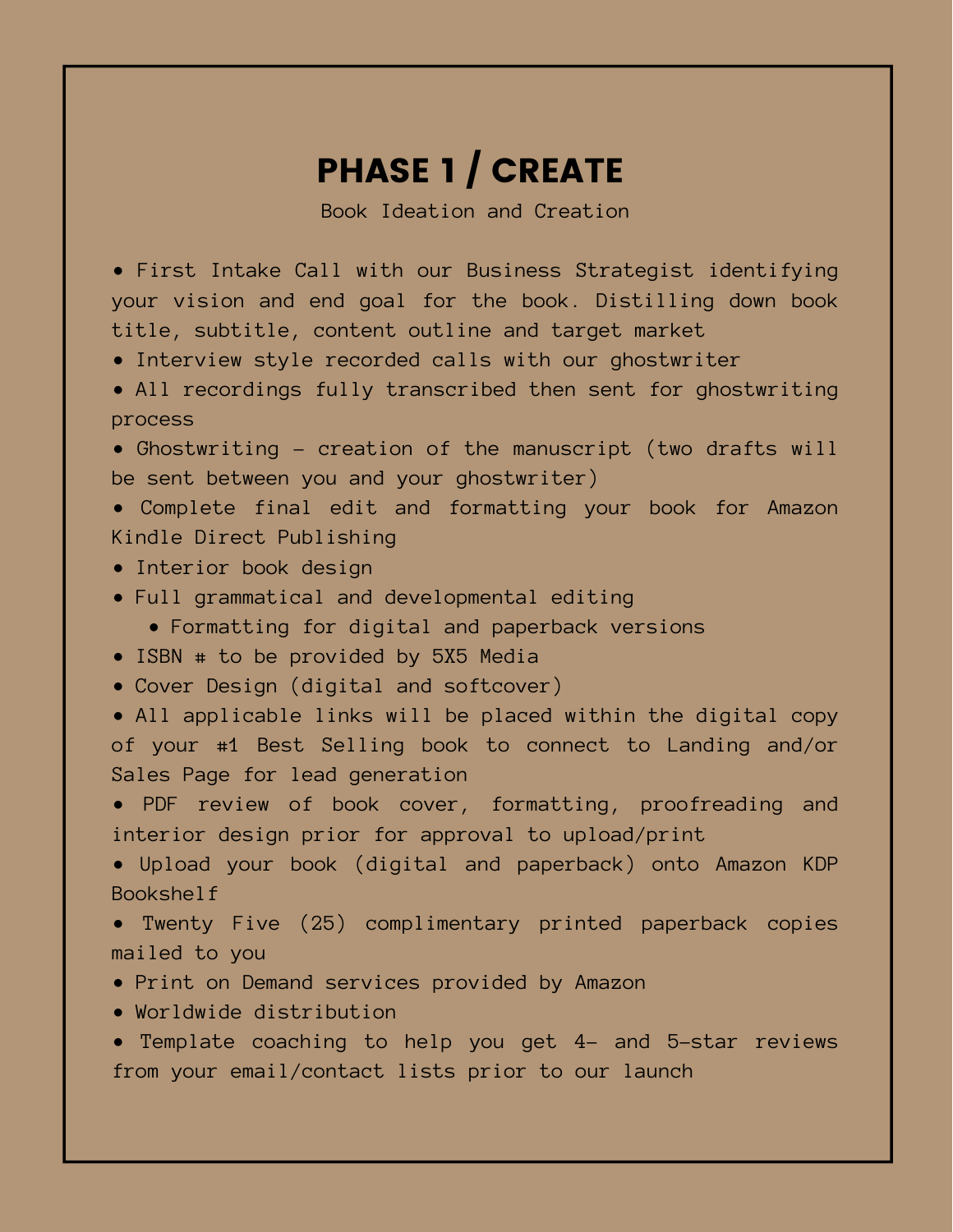### PHASE 2 / LAUNCH

Strategic Launch of your Book to #1 Best Seller

• Your book is guaranteed to be a #1 Amazon Best Seller in its category

• 5X5 Media will write and release three (3) nationwide press releases announcing your book

• During the 5-day best seller promo 5X5 Media will launch your book via advertising on over 100 website properties as well as market your book on social media outlets like Facebook, Instagram and the like.

• A minimum of 4 Blog Articles will be custom created from content developed within the book along with backlinks, tags, hashtags and fully SEO optimized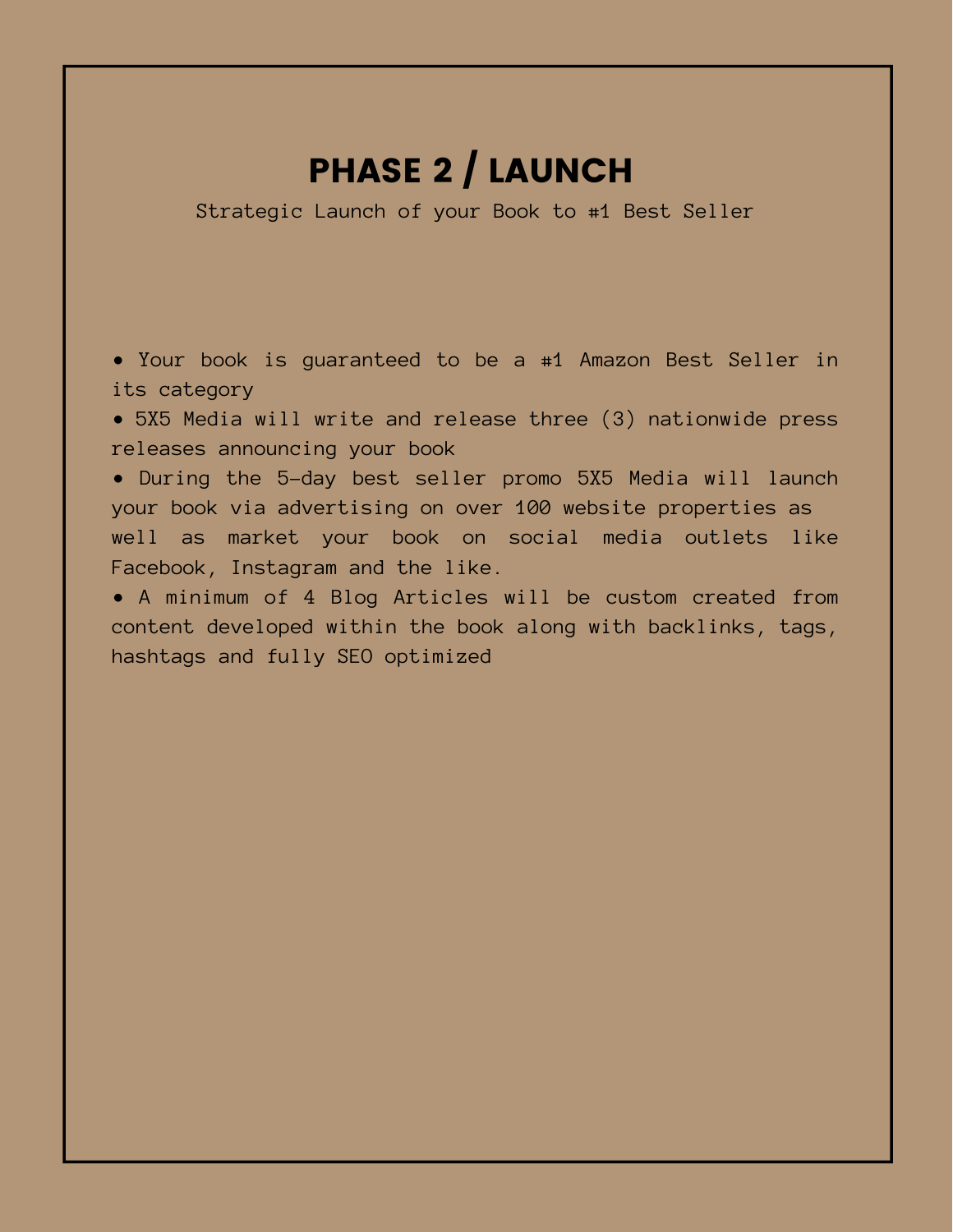#### PHASE 3 / SCALE

Done For You PR and Social Media Growth Strategy

• Guaranteed: Six (6) placements (minimum) on ANY of the following: television (2 guaranteed), radio, a major publication like Forbes, Entrepreneur, Inc., Fortune, etc., trade magazines, newspapers, podcasts (guaranteed), blogs, or industry websites. This is provided that the publicist in charge has all necessary information from the client

• Course Creation (if applicable) of your book to be utilized for up-sells, cross sells and opt in's for Lead Generation and Sales Growth with a minimum of 4 Modules having a minimum of 4 videos per module

• Membership style website fully built for you to host all course creation content

• Online Business Development Consulting with complete access to our library of trainings includes on Lead Generation through such platforms as Instagram, Facebook, YouTube and more, Digital Course Creation, Copy Writing, High Ticket Sales Training, Website Creation, TV + Radio + Podcast Pitch Proposals, Speaking to Sell and TEDTalk Application Process and more.

• Weekly clarity calls as needed with Business Development Strategist on how to monetize your best seller status with strategic growth strategies